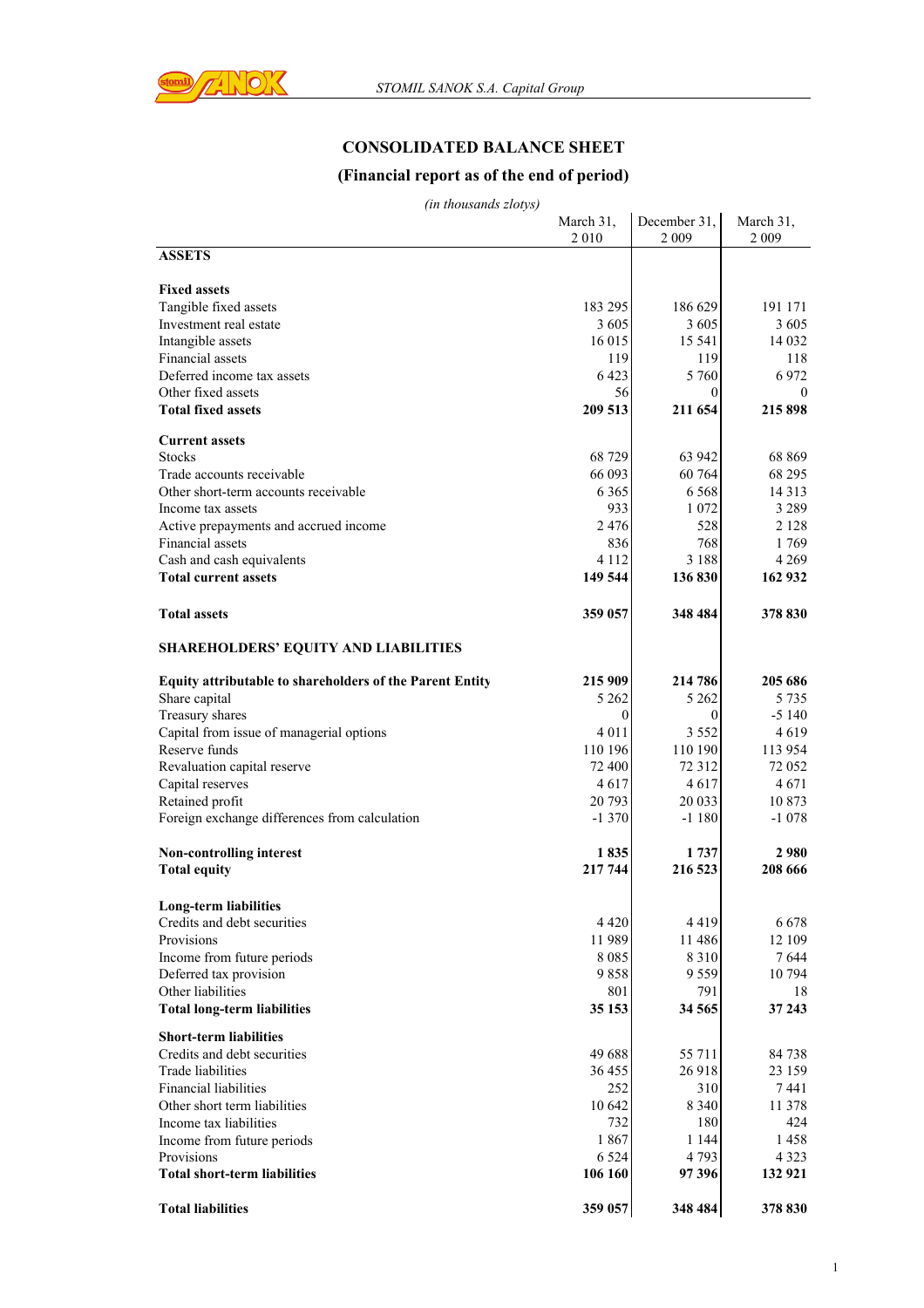

# **CONSOLIDATED PROFIT AND LOSS ACCOUNT**

| (in thousands zlotys)                             |             |             |
|---------------------------------------------------|-------------|-------------|
|                                                   | 01.01.2010- | 01.01.2009- |
|                                                   | 31.03.2010  | 31.03.2009  |
| <b>Sales revenue</b>                              | 97 670      | 81 629      |
| <b>Cost of sales</b>                              | 81 072      | 62 950      |
|                                                   |             |             |
| Gross profit on sales                             | 16 598      | 18 679      |
| Selling cost                                      | 7077        | 5 3 8 3     |
| General and administrative expenses               | 6486        | 6 3 9 6     |
| <b>Core business result</b>                       | 3 0 35      | 6 900       |
| Other operating income                            | 448         | 465         |
| Other operating expenses                          | 621         | 82          |
| <b>Operating result</b>                           | 2862        | 7 2 8 3     |
| Financial income                                  | 155         | 201         |
| Financial expenses                                | 876         | 5 7 3 1     |
| Pre-tax profit                                    | 2 1 4 1     | 1753        |
| Income tax                                        | 1058        | 766         |
| current                                           | 1328        | 1454        |
| deferred                                          | $-270$      | $-688$      |
| Net profit                                        | 1 083       | 987         |
| attributable to shareholders of the Parent Entity | 959         | 642         |
| attributable to non-controlling interest          | 124         | 345         |
| Weighted average number of shares                 | 26 308 502  | 28 673 180  |
| Earnings per share                                | 0,04        | 0,02        |
| Weighted-average diluted number of shares         | 27 168 632  | 29 472 826  |
| Diluted earnings per share                        | 0,04        | 0,02        |
| Revenue from sales of products                    | 88 448      | 76 267      |
| Revenue from sales of products and materials      | 7 1 2 3     | 3 5 8 3     |
| Other revenues                                    | 2099        | 1779        |
| Total sales revenue including                     | 97 670      | 81 629      |
| - revenue generated locally                       | 48 671      | 40 9 24     |
| - revenues from foreign contractors               | 48 999      | 40 705      |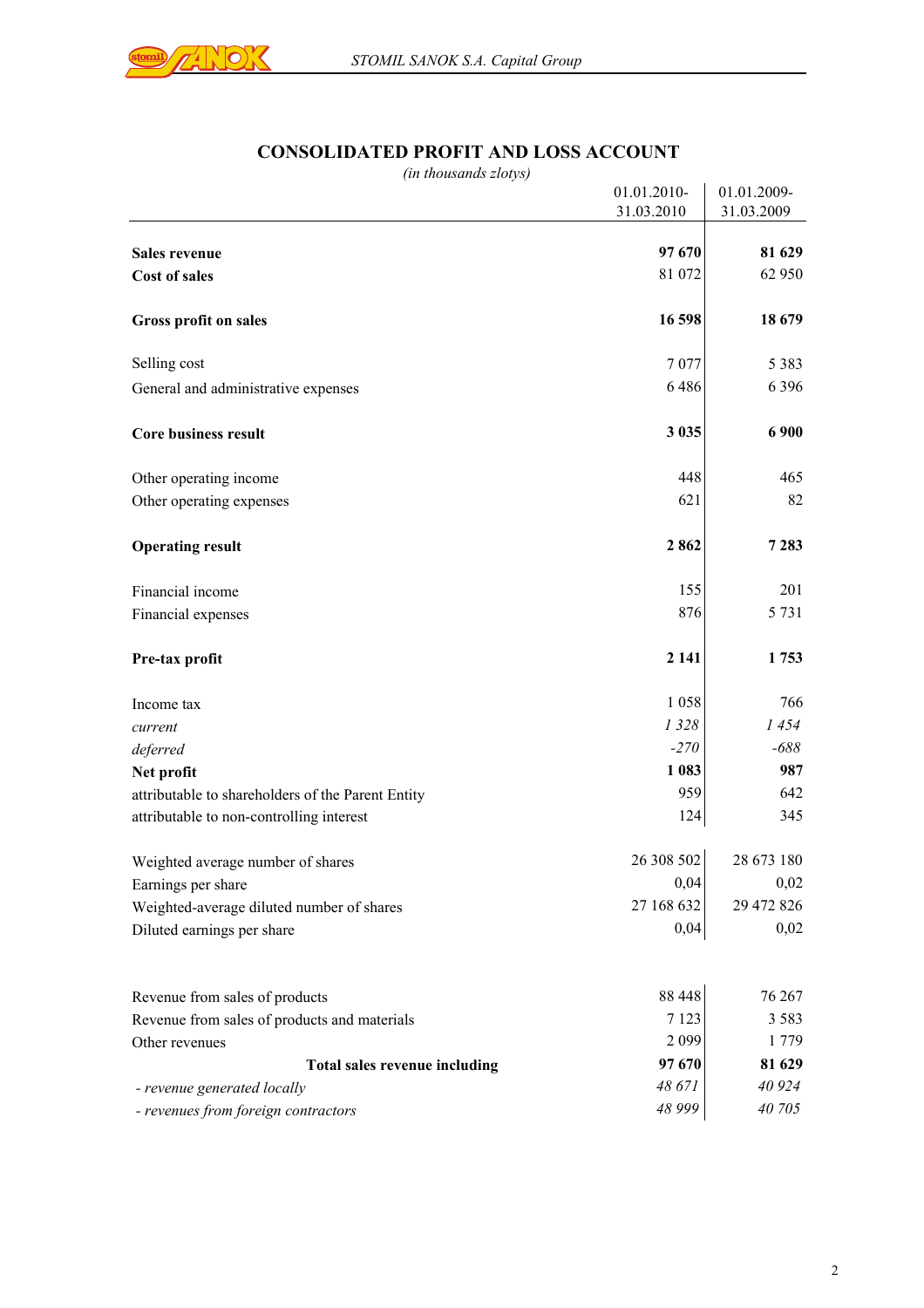

# **CONSOLIDATED CASH FLOW STATEMENT**

|                                                            | 31.03.2010       | for 3 months until for 3 months until<br>31.03.2009 |
|------------------------------------------------------------|------------------|-----------------------------------------------------|
|                                                            |                  |                                                     |
| <b>Cash-flow from operating activities</b>                 |                  |                                                     |
| Net profit                                                 | 959              | 642                                                 |
| Total adjustments:                                         | 14 114           | 7861                                                |
| Profit attributable to the non-controlling shareholders    | 124              | 345                                                 |
| Depreciation                                               | 7497             | 7288                                                |
| Net foreign exchange (gains) losses                        | 565              | 3 0 4 9                                             |
| Net interest and dividends                                 | 647              | 758                                                 |
| Income tax on profit before taxation                       | 1 3 2 8          | 1454                                                |
| (Gains) losses from investing activities                   | $-31$            | $-192$                                              |
| Change in provisions                                       | 2 5 3 3          | $-1461$                                             |
| Change in stocks                                           | $-4787$          | $-2645$                                             |
| Change in accounts receivable                              | $-4610$          | $-9538$                                             |
| Change in liabilities                                      | 11712            | 7 5 4 2                                             |
| Change in active prepayments and accrued income            | $-2169$          | $-2596$                                             |
| Other adjustments                                          | 889              | 3 2 7 4                                             |
| Income tax paid                                            | 416              | 582                                                 |
| Net cash from operating activities                         | 15 073           | 8 5 0 3                                             |
| Cash flow from investing activities                        |                  |                                                     |
| Income from sales of tangible and non-tangible assets      | 2 1 0 6          | 1 7 7 9                                             |
| Acquisition of tangible and non-tangible fixed assets      | $-7316$          | $-6373$                                             |
| Investing cash outflow on financial assets                 | 0                | $-100$                                              |
| Dividend paid to minority shareholders                     | $-209$           | $\theta$                                            |
| Other investing cash outflow                               | $-1504$          | $-1746$                                             |
| Net cash from investing activities                         | $-6923$          | $-6440$                                             |
| <b>Cash-flow from financing activities</b>                 |                  |                                                     |
| Proceeds from credits taken                                | 90               | 4 6 4 0                                             |
| Repayment of credits                                       | $-6112$          | 2 1 8 7                                             |
| Interest paid                                              | $-639$           | $-758$                                              |
| Acquisition of treasury shares                             | $\boldsymbol{0}$ | $-1624$                                             |
| Other financing cash outflow                               | $-587$           | $-3122$                                             |
| Net cash from financing activities                         |                  |                                                     |
|                                                            | $-7248$          | $-3051$                                             |
| Change in cash                                             | 902              | $-988$                                              |
| Change in cash resulting from foreign exchange differences | 22               | $-21$                                               |
| Cash at beginning of period                                | 3 1 8 8          | 5 2 3 7                                             |
| Change in net cash                                         | 924              | $-968$                                              |
| Cash at end of period                                      | 4 1 1 2          | 4 2 6 9                                             |
| including restricted cash                                  | 36               | 5                                                   |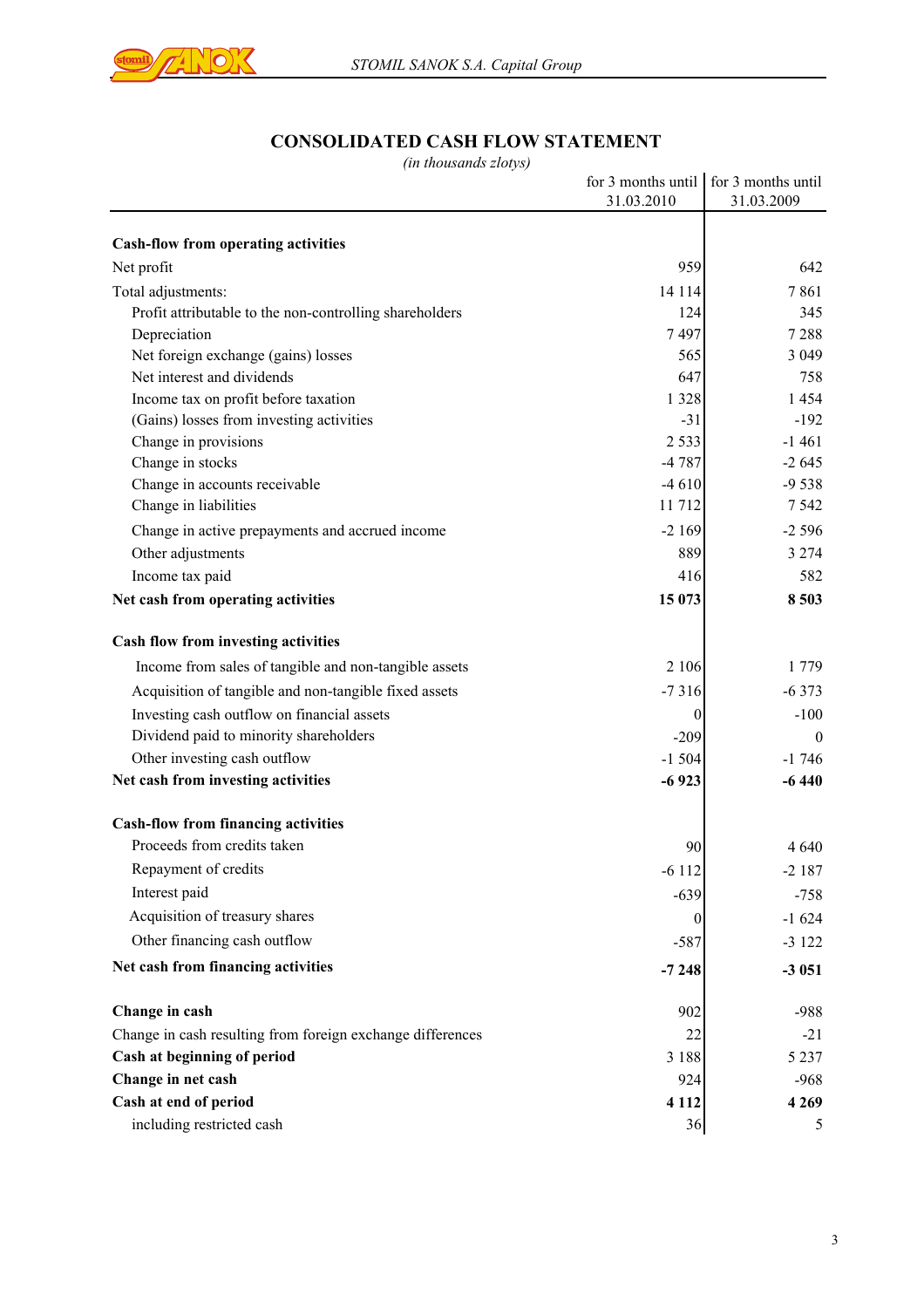

#### **BALANCE SHEET OF DOMINANT UNDERTAKING "STOMIL SANOK" SA**

## **(Financial report as of the end of period)**

|                                                           | March 31,    | December 31, | March 31, |
|-----------------------------------------------------------|--------------|--------------|-----------|
|                                                           | 2010         | 2009         | 2009      |
| <b>ASSETS</b>                                             |              |              |           |
| <b>Fixed assets</b>                                       |              |              |           |
| Tangible fixed assets                                     | 141 160      | 143 554      | 152 244   |
| Investment real estate                                    | 109          | 109          | 109       |
| Intangible assets                                         | 14 9 22      | 14 4 04      | 13 3 8 7  |
| Financial assets                                          | 18988        | 18 9 19      | 20 5 27   |
| Deferred income tax assets                                | 4 0 8 2      | 3676         | 5 7 8 7   |
| Other fixed assets                                        | 56           | $\theta$     | $\theta$  |
| <b>Total fixed assets</b>                                 | 179 317      | 180 662      | 192 054   |
|                                                           |              |              |           |
| <b>Current assets</b>                                     |              |              |           |
| <b>Stocks</b>                                             | 43 3 8 3     | 42 120       | 47 649    |
| Trade accounts receivable                                 | 90 285       | 83 731       | 80 164    |
| Other short-term accounts receivable                      | 3 2 8 6      | 3 0 4 7      | 8 9 3 7   |
| Income tax assets                                         | 932          | 932          | 3 2 1 2   |
| Active prepayments and accrued income                     | 1640         | 388          | 1 5 2 5   |
| Financial assets                                          | 4690         | 4 4 5 7      | 2679      |
| Cash and cash equivalents                                 | 313          | 126          | 1 2 9 9   |
| <b>Total current assets</b>                               | 144 529      | 134 801      | 145 465   |
|                                                           |              |              |           |
| <b>Total assets</b>                                       | 323 846      | 315 463      | 337 519   |
| <b>SHAREHOLDERS' EQUITY AND LIABILITIES</b>               |              |              |           |
|                                                           |              |              |           |
| Shareholders' equity                                      |              |              | 5 7 3 5   |
| Share capital                                             | 5 2 6 2      | 5 2 6 2      | $-5140$   |
| Treasury shares                                           | $\theta$     | 0            |           |
| Capital from issue of managerial options<br>Reserve funds | 4 0 1 1      | 3 5 5 2      | 4619      |
|                                                           | 102 616      | 102 610      | 103 190   |
| Revaluation capital reserve                               | 67951        | 67865        | 67 606    |
| Retained profit                                           | 28 3 10      | 25 202       | 16 20 5   |
| Total shareholders' equity                                | 208 150      | 204 491      | 192 215   |
| <b>Long-term liabilities</b>                              |              |              |           |
| Provisions                                                | 11 609       | 11 120       | 10451     |
| Income from future periods                                | 7997         | 8 1 7 0      | 7 604     |
| Deferred tax provision                                    | 8 9 0 3      | 8634         | 9 9 24    |
| <b>Total long-term liabilities</b>                        | 28 509       | 27924        | 27979     |
|                                                           |              |              |           |
| <b>Short-term liabilities</b>                             |              |              |           |
| Credits and debt securities                               | 44 5 53      | 49 9 26      | 80 018    |
| <b>Trade liabilities</b>                                  | 27 174       | 21 085       | 17 253    |
| Financial liabilities                                     | $\mathbf{0}$ | $\theta$     | 5 2 6 8   |
| Other short term liabilities                              | 7593         | 7 1 5 1      | 9579      |
| Income tax liabilities                                    | 499          | $\theta$     | 420       |
| Income from future periods                                | 1815         | 806          | 1 3 0 4   |
| Provisions                                                | 5 5 5 3      | 4 0 8 0      | 3 4 8 3   |
| <b>Total short-term liabilities</b>                       | 87 187       | 83 048       | 117 325   |
| <b>Total liabilities</b>                                  | 323 846      | 315 463      | 337 519   |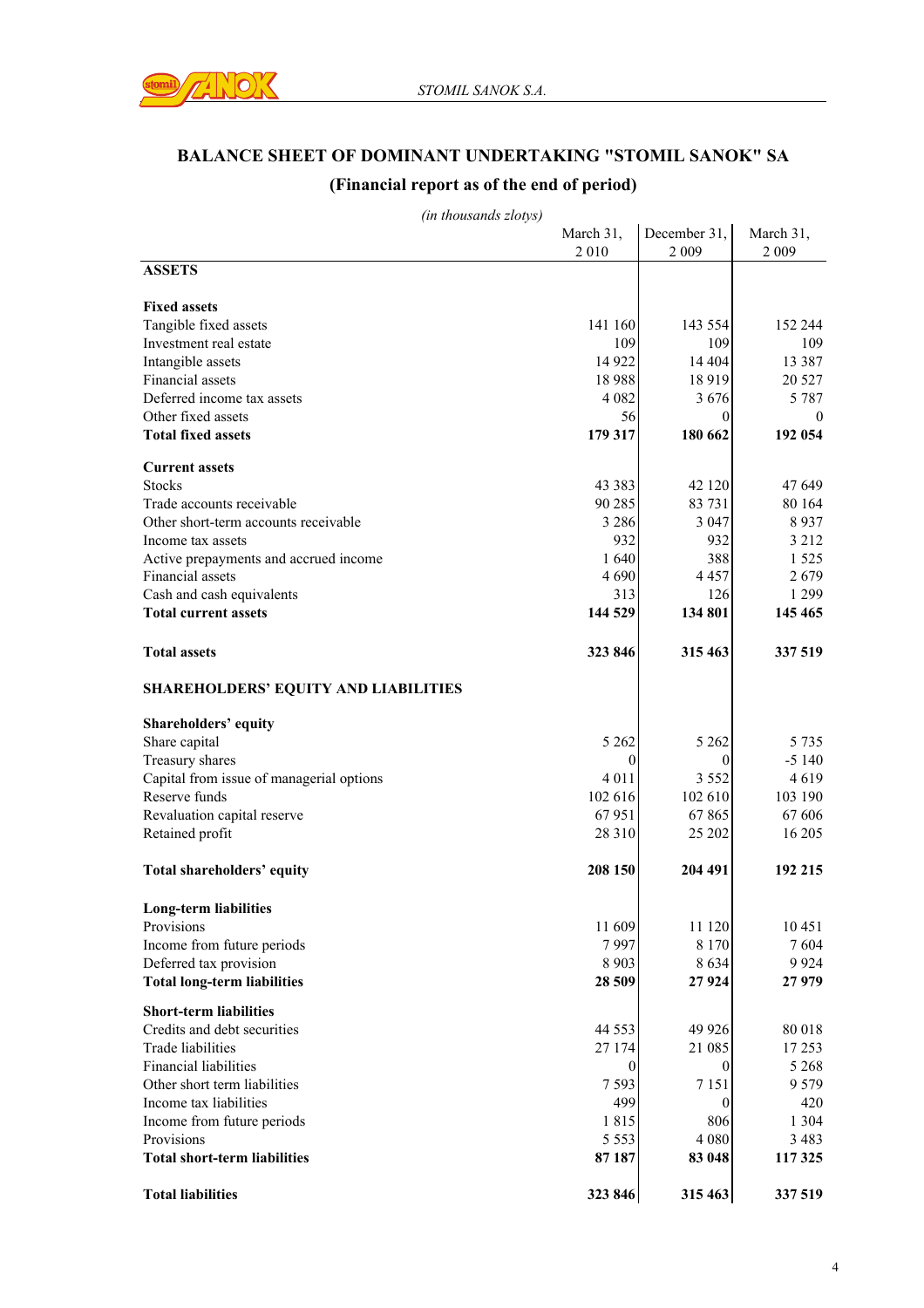

### **PROFIT AND LOSS ACCOUNT OF DOMINANT UNDERTAKING "STOMIL SANOK" S.A.**

|                                              | 01.01.2010- | 01.01.2009- |
|----------------------------------------------|-------------|-------------|
|                                              | 31.03.2010  | 31.03.2009  |
|                                              |             |             |
| Sales revenue                                | 84 808      | 74 377      |
| Cost of sales                                | 72 435      | 59 820      |
| Gross profit on sales                        | 12 373      | 14 5 57     |
| Selling cost                                 | 3684        | 2977        |
| General and administrative expenses          | 4 4 7 5     | 4457        |
| Core business result                         | 4 2 1 4     | 7 1 2 3     |
| Other operating income                       | 194         | 216         |
| Other operating expenses                     | 546         | 76          |
| <b>Operating result</b>                      | 3862        | 7263        |
| Financial income                             | 773         | 80          |
| Financial expenses                           | 533         | 4 7 2 5     |
| Pre-tax profit                               | 4 1 0 2     | 2618        |
| Income tax                                   | 994         | 662         |
| current                                      | 1038        | 1 183       |
| deferred                                     | -44         | $-521$      |
| Net profit                                   | 3 1 0 8     | 1956        |
| Weighted average number of shares            | 26 308 502  | 28 673 180  |
| Earnings per share                           | 0,12        | 0,07        |
| Weighted-average diluted number of shares    | 27 168 632  | 29 472 826  |
| Diluted earnings per share                   | 0,11        | 0,07        |
| Revenue from sales of products               | 82 313      | 72 439      |
| Revenue from sales of products and materials | 397         | 159         |
| Other revenues                               | 2098        | 1779        |
| Total sales revenue including                | 84 808      | 74 377      |
| - revenue generated locally                  | 41810       | 40 933      |
| - revenues from foreign contractors          | 42 998      | 33 444      |